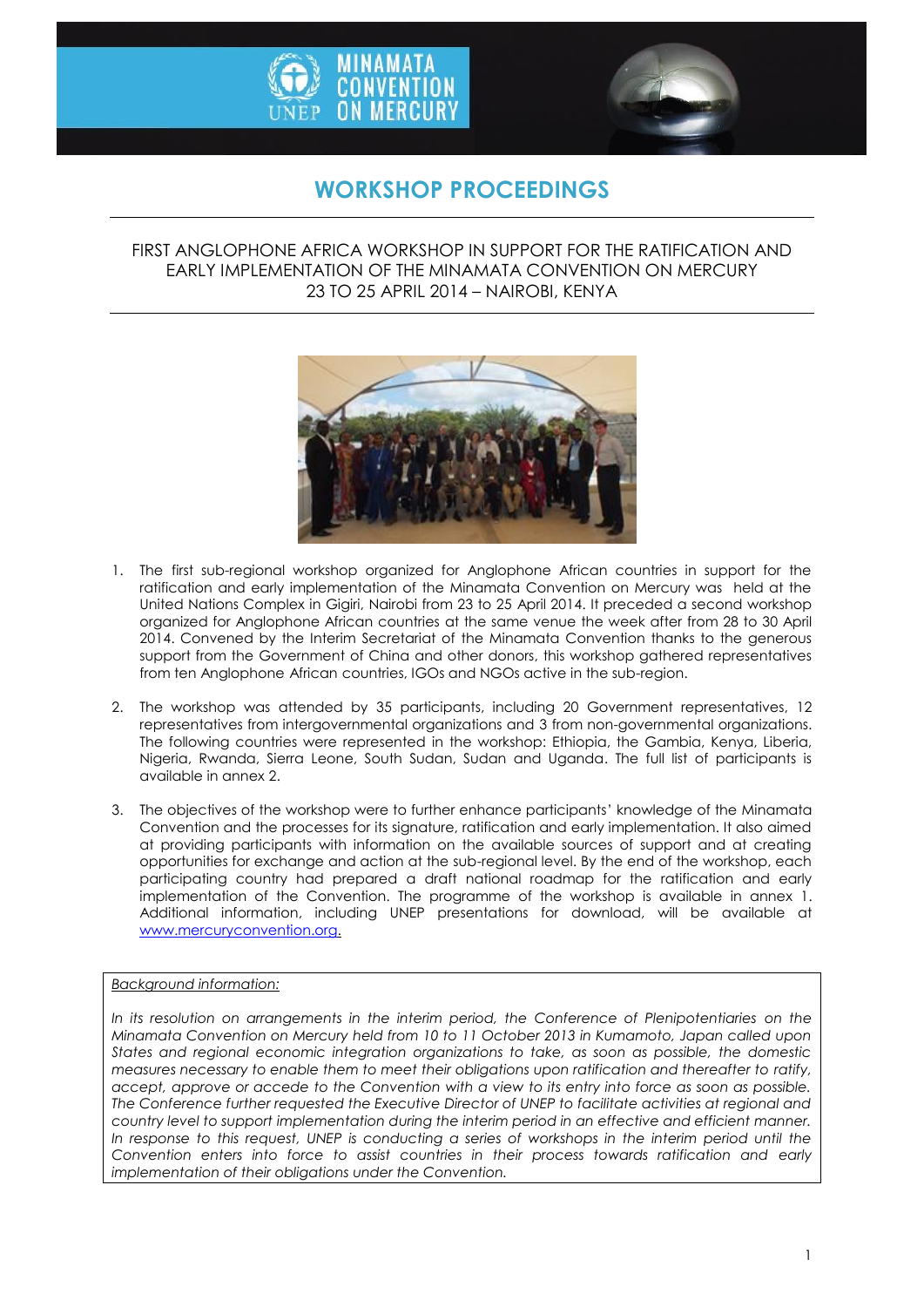



# **ANNEX 1 – WORKSHOP PROGRAMME**

# **Wednesday, 23 April 2014**

| 8.30 a.m.                                                                                         | <b>REGISTRATION</b>                                                                                                                                                                                                                                                                                                  |  |
|---------------------------------------------------------------------------------------------------|----------------------------------------------------------------------------------------------------------------------------------------------------------------------------------------------------------------------------------------------------------------------------------------------------------------------|--|
| Item 1. Opening of the workshop and introduction                                                  |                                                                                                                                                                                                                                                                                                                      |  |
| $9.00$ a.m. $-9.30$ a.m.                                                                          | Opening remarks:<br>Representative of the Interim Secretariat of the Minamata Convention and the UNEP<br>⋗<br>Regional Office for Africa<br>Representative of the Government of Kenya<br>➤                                                                                                                           |  |
| $9.30$ a.m. $-10.15$ a.m.                                                                         | Workshop objectives, expected outcomes and organization of work (UNEP)<br>➤<br>Tour de table - Introduction of participants, identified needs and expectations<br>➤                                                                                                                                                  |  |
| 10.15 a.m.                                                                                        | <b>COFFEE BREAK</b>                                                                                                                                                                                                                                                                                                  |  |
| Item 2. Overview of the Minamata Convention                                                       |                                                                                                                                                                                                                                                                                                                      |  |
| $10.45$ a.m. $-11.30$ a.m.                                                                        | $\blacktriangleright$<br>Overview of the negotiations process and upcoming INC related activities (UNEP)<br>Overview of the Convention and its key concepts (UNEP)<br>➤<br>Questions & Answers<br>$\blacktriangleright$                                                                                              |  |
| $11.30$ a.m. $-12.30$ p.m.                                                                        | $\blacktriangleright$<br>Break out groups - focus on:<br>Identified key priorities at the national level<br>$\circ$<br>Advantages of becoming a Party<br>$\circ$                                                                                                                                                     |  |
| 12.30 p.m.                                                                                        | <b>LUNCH BREAK</b>                                                                                                                                                                                                                                                                                                   |  |
| Item 2. Overview of the Minamata Convention (continued)                                           |                                                                                                                                                                                                                                                                                                                      |  |
| $1.45$ p.m. $- 2.00$ p.m.                                                                         | Report back from break out groups discussion and summary of main conclusions<br>$\blacktriangleright$                                                                                                                                                                                                                |  |
| Item 3. Implementation of the Minamata Convention                                                 |                                                                                                                                                                                                                                                                                                                      |  |
| Item 3.1 Implementation of the Minamata Convention - Emissions and releases                       |                                                                                                                                                                                                                                                                                                                      |  |
| $2.00$ p.m. $- 2.45$ p.m.                                                                         | Key provisions of the Convention on emissions and releases (UNEP)<br>➤<br>Introduction to the UNEP mercury toolkit and e-learning platform (UNEP, UNITAR)<br>➤<br>Mercury emissions and releases: overview from the Global Mercury Assessment (UNEP)<br>$\blacktriangleright$<br><b>Questions &amp; Answers</b><br>➤ |  |
| $2.45$ p.m. $-3.15$ p.m.                                                                          | Presentation on emissions and releases control measures (Nigeria)<br>$\blacktriangleright$<br>Presentation on mercury inventory (Nigeria, Groundworks)<br>➤<br><b>Questions &amp; Answers</b><br>$\blacktriangleright$                                                                                               |  |
| 3.15 p.m.                                                                                         | <b>COFFEE BREAK</b>                                                                                                                                                                                                                                                                                                  |  |
| Item 3.2 Implementation of the Minamata Convention - Artisanal and small-scale gold mining (ASGM) |                                                                                                                                                                                                                                                                                                                      |  |
| $3.45$ p.m. $- 4.30$ p.m.                                                                         | Key provisions of the Convention on artisanal and small-scale gold mining (UNEP)<br>➤<br>$\blacktriangleright$<br><b>Questions &amp; Answers</b>                                                                                                                                                                     |  |
| 4.30 p.m. - 5.30 p.m.                                                                             | $\blacktriangleright$<br>Break out groups - focus on Items 3.1 and 3.2                                                                                                                                                                                                                                               |  |
| 5.30 p.m. - 6.00 p.m.                                                                             | Report back from break out groups discussion and summary of main conclusions<br>$\blacktriangleright$                                                                                                                                                                                                                |  |
| 6.00 p.m.                                                                                         | <b>END OF DAY 1</b>                                                                                                                                                                                                                                                                                                  |  |
| 6.30 p.m.                                                                                         | <b>RECEPTION</b>                                                                                                                                                                                                                                                                                                     |  |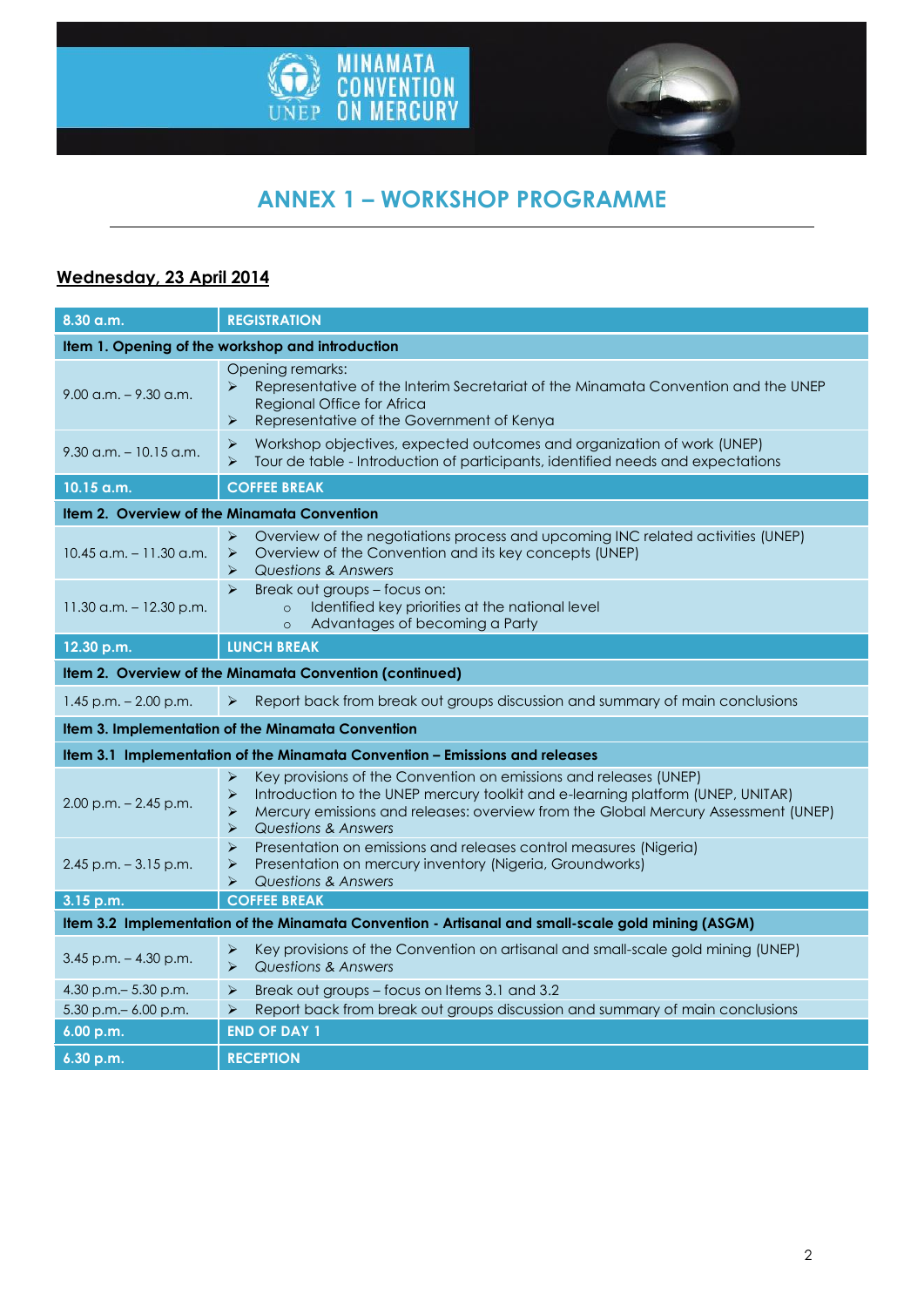



# **Thursday, 24 April 2014**

| 9.00 a.m.                                                                      | <b>START</b>                                                                                                                                                                                                                                                                                                   |  |
|--------------------------------------------------------------------------------|----------------------------------------------------------------------------------------------------------------------------------------------------------------------------------------------------------------------------------------------------------------------------------------------------------------|--|
| $9.00$ a.m. $-9.15$ a.m.                                                       | $\blacktriangleright$<br>Recap from Day 1 discussions                                                                                                                                                                                                                                                          |  |
| Item 3.3 Implementation of the Minamata Convention - Supply, trade and storage |                                                                                                                                                                                                                                                                                                                |  |
| $9.15$ a.m. $-9.45$ a.m.                                                       | Key provisions of the Convention on supply, trade and storage (UNEP)<br>➤<br>$\blacktriangle$<br><b>Questions &amp; Answers</b>                                                                                                                                                                                |  |
|                                                                                | Item 3.4 Implementation of the Minamata Convention - Waste and contaminated sites                                                                                                                                                                                                                              |  |
| 9.45 a.m. - 10.00 a.m.                                                         | Key provisions of the Convention on waste and contaminated sites (UNEP)<br>⋗<br>$\blacktriangleright$<br><b>Questions &amp; Answers</b>                                                                                                                                                                        |  |
| $10.00$ a.m. $-10.15$ a.m.                                                     | Presentation on hazardous waste management including mercury wastes (Kenya)<br>➤<br>Questions & Answers<br>⋗                                                                                                                                                                                                   |  |
| 10.45 a.m.                                                                     | <b>COFFEE BREAK</b>                                                                                                                                                                                                                                                                                            |  |
| Item 3.5 Implementation of the Minamata Convention - Products and processes    |                                                                                                                                                                                                                                                                                                                |  |
| $10.45$ a.m. $- 11.00$ a.m.                                                    | Key provisions of the Convention on products and processes (UNEP)<br>⋗<br>$\blacktriangleright$<br><b>Questions &amp; Answers</b>                                                                                                                                                                              |  |
| $11.00$ a.m. $-11.15$ a.m.                                                     | Presentation on phase down of the use of dental amalgam (Uganda)<br>➤<br><b>Questions &amp; Answers</b>                                                                                                                                                                                                        |  |
| Item 3.6 Implementation of the Minamata Convention - Health aspects            |                                                                                                                                                                                                                                                                                                                |  |
| $11.15$ a.m. $-11.30$ a.m.                                                     | Key provisions of the Convention on products and processes (UNEP)<br>⋗<br><b>Questions &amp; Answers</b><br>$\blacktriangleright$                                                                                                                                                                              |  |
| $11.30$ a.m. $-11.45$ a.m.                                                     | Presentation by the WHO Minamata Convention and health<br>➤<br><b>Questions &amp; Answers</b><br>⋗                                                                                                                                                                                                             |  |
| 11.45 a.m. $-1.00$ p.m.                                                        | Break out groups - focus on items 3.3, 3.4, 3.5 and 3.6<br>➤                                                                                                                                                                                                                                                   |  |
| 1.00 p.m.                                                                      | <b>LUNCH BREAK</b>                                                                                                                                                                                                                                                                                             |  |
| Item 3. Implementation of the Minamata Convention (continued)                  |                                                                                                                                                                                                                                                                                                                |  |
| $2.00$ p.m. $- 2.45$ p.m.                                                      | Report back from break out groups discussion and summary of main conclusions<br>➤                                                                                                                                                                                                                              |  |
| Item 4 Getting ready for ratification and early implementation                 |                                                                                                                                                                                                                                                                                                                |  |
| 2.45 p.m. - 3.30 p.m.                                                          | Steps and technical modalities to follow for the deposit of the instrument of ratification<br>⋗<br>and signature (UNEP)<br>Experience at the national level on the preparation for signature, ratification and early<br>➤<br>implementation (Ethiopia, Nigeria, UNITAR)<br><b>Questions &amp; Answers</b><br>➤ |  |
| $3.45$ p.m. $- 4.30$ p.m.                                                      | ⋗<br>Presentation on stakeholders identification and involvement (Ground works)<br>Presentation on how to address the general public and particular audiences (IPEN)<br>≻<br><b>Questions &amp; Answers</b><br>≻                                                                                               |  |
| 4.30 p.m.                                                                      | <b>COFFEE BREAK</b>                                                                                                                                                                                                                                                                                            |  |
| 4.45 p.m. $-6.00$ p.m.                                                         | Break out groups - focus on:<br>➤<br>Development of some general steps and priorities for the ratification and early<br>$\circ$<br>implementation of the Convention<br>Development by each country of its draft national roadmap for the ratification<br>$\circ$<br>and early implementation of the Convention |  |
| 6.00 p.m.                                                                      | <b>END OF DAY 2</b>                                                                                                                                                                                                                                                                                            |  |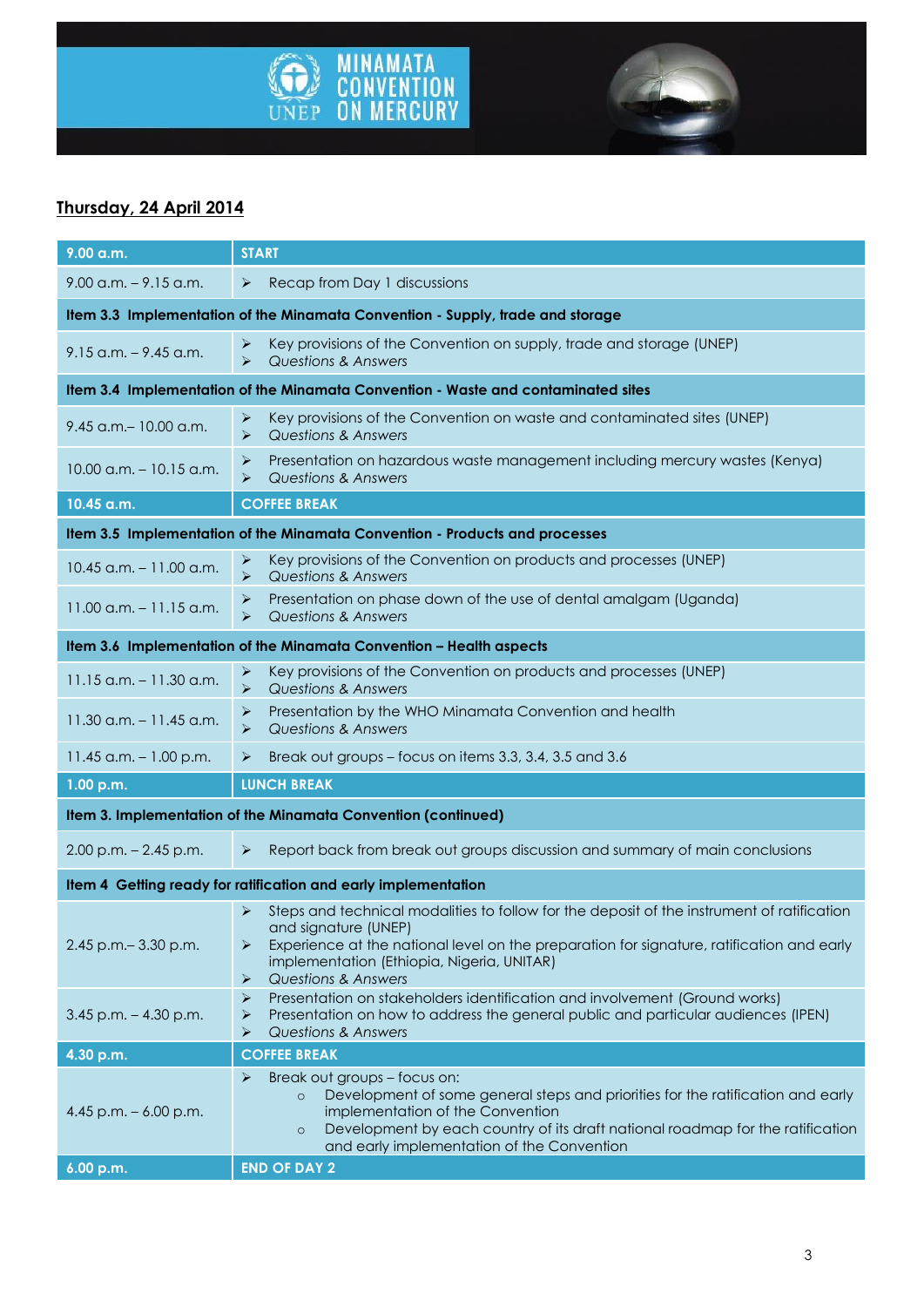

# **Friday, 25 April 2014**

| $8.30$ a.m.                                                            | <b>START</b>                                                                                                                                                                                                                                                                                                                                                                                                                                                                                                             |  |
|------------------------------------------------------------------------|--------------------------------------------------------------------------------------------------------------------------------------------------------------------------------------------------------------------------------------------------------------------------------------------------------------------------------------------------------------------------------------------------------------------------------------------------------------------------------------------------------------------------|--|
| Item 5. Mobilizing resources for the implementation                    |                                                                                                                                                                                                                                                                                                                                                                                                                                                                                                                          |  |
| $8.30$ a.m. $-10.00$ a.m.                                              | Presentation on the sources of funding and UNEP's support, including activities under<br>$\blacktriangleright$<br>the Global Mercury Partnership (UNEP)<br>Presentation on GEF support in the interim period (GEF Secretariat)<br>$\blacktriangleright$<br>Presentation on regional activities relating to mercury and MEAs enforcement (UNEP)<br>➤<br>Interventions by other stakeholders on available support (UNDP, UNEP, UNITAR, WHO,<br>⋗<br>IPEN, ZMWG)<br><b>Questions &amp; Answers</b><br>$\blacktriangleright$ |  |
| $10.00$ a.m.                                                           | <b>COFFEE BREAK</b>                                                                                                                                                                                                                                                                                                                                                                                                                                                                                                      |  |
| $10.30$ a.m. $-12.30$ p.m.                                             | Break out groups continued – focus on draft national roadmap<br>$\blacktriangleright$                                                                                                                                                                                                                                                                                                                                                                                                                                    |  |
| 12.30 p.m.                                                             | <b>LUNCH BREAK</b>                                                                                                                                                                                                                                                                                                                                                                                                                                                                                                       |  |
| Item 6. Draft national roadmaps prepared by each participating country |                                                                                                                                                                                                                                                                                                                                                                                                                                                                                                                          |  |
| $1.30$ p.m. $- 4.30$ p.m.                                              | Presentation by each country of its draft national roadmap<br>$\blacktriangleright$<br>Questions & Answers<br>$\blacktriangleright$                                                                                                                                                                                                                                                                                                                                                                                      |  |
| 4.30 p.m.                                                              | <b>COFFEE BREAK</b>                                                                                                                                                                                                                                                                                                                                                                                                                                                                                                      |  |
| Item 7. Opportunities for information exchange and cooperation         |                                                                                                                                                                                                                                                                                                                                                                                                                                                                                                                          |  |
| 4.45 p.m. $-5.15$ p.m.                                                 | Tour de table on opportunities for future needs and cooperation<br>$\blacktriangleright$<br>Questions & Answers<br>$\blacktriangleright$                                                                                                                                                                                                                                                                                                                                                                                 |  |
| Item 8. Closure of the workshop                                        |                                                                                                                                                                                                                                                                                                                                                                                                                                                                                                                          |  |
| $5.15$ p.m. $-6.00$ p.m.                                               | Evaluation of the workshop<br>➤<br>Final remarks<br>$\blacktriangleright$                                                                                                                                                                                                                                                                                                                                                                                                                                                |  |
| 6.00 p.m.                                                              | <b>END OF THE WORKSHOP</b>                                                                                                                                                                                                                                                                                                                                                                                                                                                                                               |  |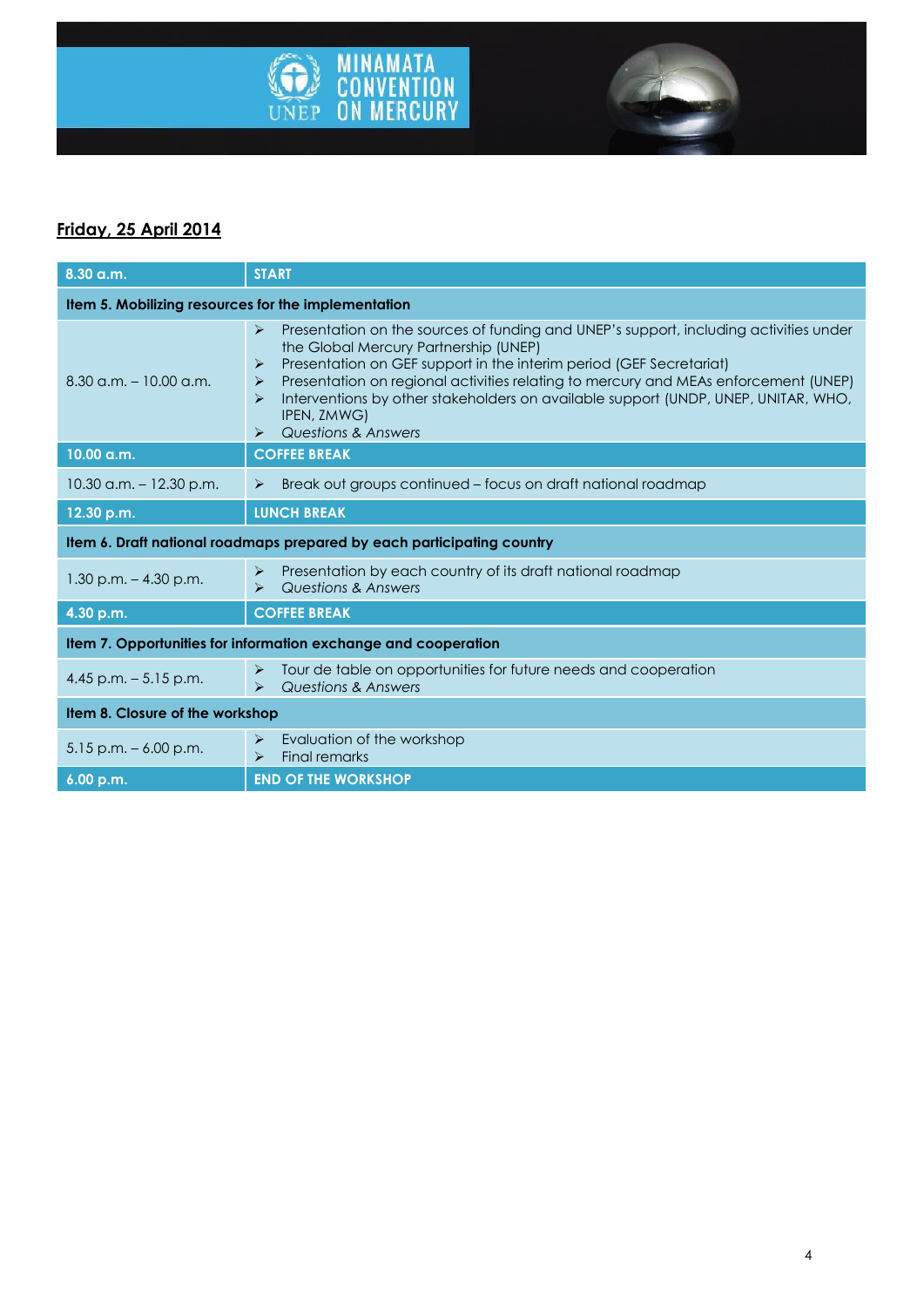



# **ANNEX 2 - LIST OF PARTICIPANTS**

FIRST ANGLOPHONE AFRICA WORKSHOP IN SUPPORT FOR THE RATIFICATION AND EARLY IMPLEMENTATION OF THE MINAMATA CONVENTION ON MERCURY 23 TO 25 APRIL 2014 – NAIROBI, KENYA

## **GOVERNMENTS**

#### **ETHIOPIA**

Mr. Mohammed Mohammed Ali Director, Technology transfer and technical support directorate Ministry of Environment and Forest Gurde Sholla P.O. Box 12760, Addis Ababa, Ethiopia Tel: 00 251 911 748 434 E-mail: [mohali17us@gmail.com](mailto:mohali17us@gmail.com)

Ms. Selam Kidane Abebe Acting Director Environmental Law and Standards Ministry of Environment and Forest Gurde Sholla P.O. Box 12760, Addis Ababa, Ethiopia Tel: 00 251 9111 10805 E-mail: [selam.k.abebe@gmail.com](mailto:selam.k.abebe@gmail.com)

#### **KENYA**

Mr. Francis Kihumba Chemicals and Wastes Expert Coordinator SAICM Nairobi, Kenya Tel: 254 20 2730808 E-mail: [kihumban@environment.go.ke](mailto:kihumban@environment.go.ke)

Ms. Caroline Wamai Assistant Government Chemist Ministry of Health, Government Chemist PO BOX 29751 00202 Nairobi, Kenya Tel: 00 254 722 3114 89 E-mail: [carolwamai@yahoo.com](mailto:carolwamai@yahoo.com)

Mr. Mark Mwaura Kimethu Research Assistant Kenya Mission to UNEP/ UN-Habitat / UNON Nairobi Urafiki Lane/ Limuru Road /Near New Muthaiga Mini Market P.O.Box 41395- 00100 /67830-00200 Nairobi, Kenya Tel: +254 (0)20 8079149, +254(0)20 2163368 or +254(0)4060014/6/ E-mail: [mwaura.bau@gmail.com](mailto:mwaura.bau@gmail.com)

Ms. Atandi Anyona Research Assistant Kenya Mission to UNEP/ UN-Habitat / UNON Nairobi Urafiki Lane/ Limuru Road /Near New Muthaiga Mini Market P.O.Box 41395- 00100 /67830-00200 Nairobi, Kenya Tel: +254 (0)20 8079149, +254(0)20 2163368 or +254(0)4060014/6/ E-mail[: anyonatandi@gmail.com](mailto:anyonatandi@gmail.com)

### **LIBERIA**

Mr. Henry O. Williams Coordinator, Stockholm Convention and SAICM Programme, MEAs Environmental Protection Agency 4th Street Sinkor P.O Box 4024, Monrovia, Liberia Tel: (+231) 6 587734 E-mail[: necolib\\_pop@yahoo.com](mailto:necolib_pop@yahoo.com)

#### **NIGERIA**

Mr. Abdul-Kazeem Bayero AG. Director Pollution Control and Environmental Health Federal Ministry of Environment Plot 14, Aguiyi Ironsi Street, Maitama Abuja, Nigeria Tel: 00 234 8033 113 755 E-mail[: kasimubayero@yahoo.com](mailto:kasimubayero@yahoo.com)

Ms. Oluwatoyin Aderonke Ajala Principal Environmental Scientist Pollution Control and Environmental Health Federal Ministry of Environment Plot 14, Aguiyi Ironsi Street, Maitama Abuja, Nigeria Tel: 00 234 8055 124 539 E-mail[: toyluv98@yahoo.com](mailto:toyluv98@yahoo.com)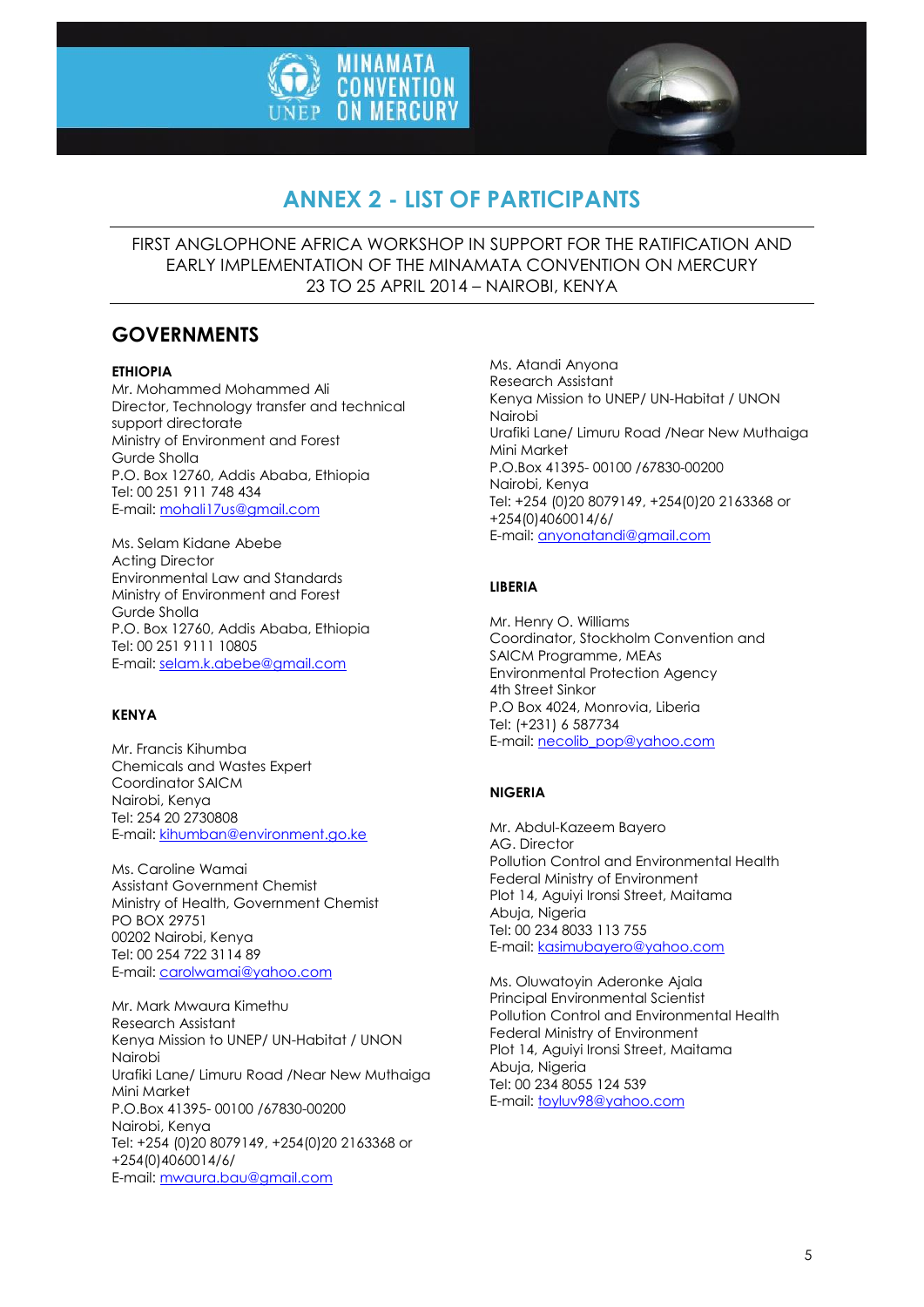



#### **RWANDA**

Mr. Innocent Gashugi Investment Implementation/Investment Promotion And Implementation Rwanda Development Board (Rdb) Boulevard de l'Umuganda, Gishushu, Nyarutarama road 6239 Kigali, Rwanda Tel: 00 250 252 580 388 /00 250788524183 E-mail: [info@rdb.rw](mailto:info@rdb.rw)

#### **SOUTH SUDAN**

Mr. Victor Wurda Lotombe **Underscretary** Ministry of Environment Juba, South Sudan Tel: 00 211 95426 8710 E-mail: [wurda56@gmail.com](mailto:wurda56@gmail.com)

Mr. Ngino William Gwang 3rd Secretary Environment and Natural Resources Ministry of Foreign Affairs Juba, South Sudan Tel: 00 211 955061 888 E-mail: [nginowilliam@yahoo.com](mailto:nginowilliam@yahoo.com)

#### **SIERRA LEONE**

Mr. Alie Dukuray Jalloh Head, Chemical Control & Management Office of the President Environmental Protection Agency 21 Old Railway line, brookfields FreeTown, Sierra Leone Tel: +232 76 696 170 E-mail: [adk762002@yahoo.com](mailto:adk762002@yahoo.com)

Mr. Yusuff Sesay Scientific Officer Ministry of trade and industry Sierra Leone Standards Bureau FreeTown, Sierra Leone Tel: 00 232 7805 7488 E-mail: [yousaifsis@gmail.com](mailto:yousaifsis@gmail.com)

#### **SUDAN**

Mr. Mahmoud Ali Coordinator, Higher Council for Environment & Natural Resources Gamaa Avenue P.O. Box 10488, Khartoum, Sudan Tel: 00 249 9122 97292 E-mail: [aliknfa@hotmail.com,](mailto:aliknfa@hotmail.com) [hcenr@sudanmail.net](mailto:hcenr@sudanmail.net)

Mr. Mohamed Adam Director, National Chemical Laboratories Ministry of Health Gaasr street P.O. Box 386, Khartoum, Sudan Tel: 00 249 912 455 990 E-mail[: adamali55@hotmail.com](mailto:adamali55@hotmail.com) [hcenr@sudanmail.net](mailto:hcenr@sudanmail.net)

#### **THE GAMBIA**

Ms. Ndez Sireng Bakurin Executive Director National Environment Agency Jimpex Road, Kanifing P.O.B. 48, Banjul, The Gambia Tel: 00 220 4399424 E-mail[: ndeyb@hotmail.com,](mailto:ndeyb@hotmail.com) [ndeyb@gamnet.gm](mailto:ndeyb@gamnet.gm)

Mr. Omar S. Bah Senior Programme Officer Hazardous Chemicals and Pesticides National Environment Agency Jimpex road, Kanifing P.O.B. 48, Banjul, The Gambia Tel: 00 220 9953 796 E-mail[: omar16bah@yahoo.ca](mailto:omar16bah@yahoo.ca)

#### **UGANDA**

Mr. Alex Winyi Kiiza Environmental Impact Assessment Officer Environmental Monitoring and Appliance National Environment Management Authority Plot 17/19/21, Jinja Road P.O. Box 22255, Kampala, Uganda Tel: 00 256 414 236 817 E-mail[: awinyi@nemaug.org](mailto:awinyi@nemaug.org)

Mr. Gerald Sawula Deputy Executive Director, National Environment Management Authority Plot 17/19/21, Jinja Road P.O. Box 22255, Kampala, Uganda Tel: 00 256 414 250 813 E-mail[: gsawula@nemaug.org](mailto:gsawula@nemaug.org)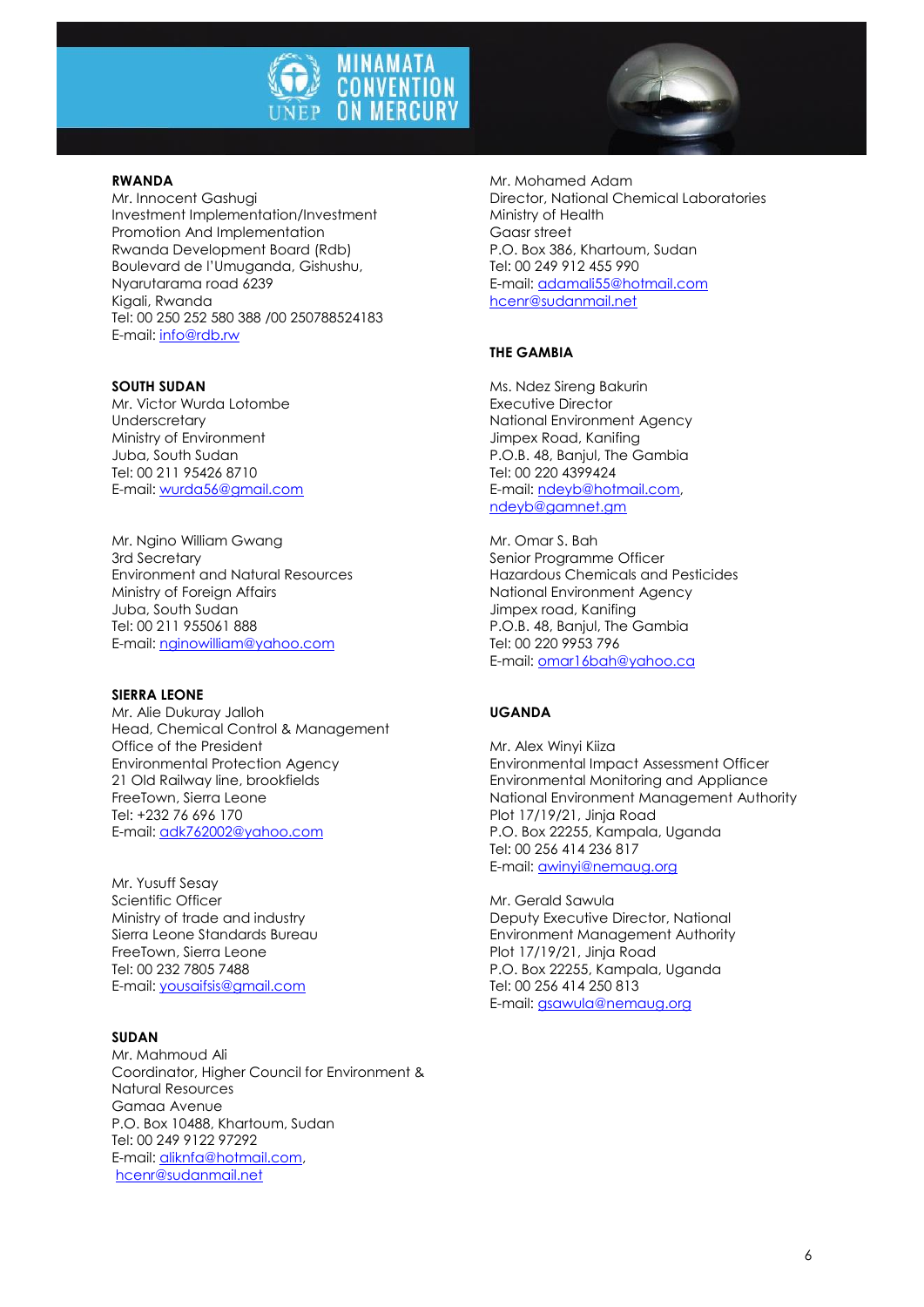



## **INTERGOVERNMENTAL ORGANIZATIONS**

#### **GEF**

Mr. Hiroaki Takiguchi Senior Environmental Specialist Climate and Chemicals Team 1818 H street NW, Mail stop P4-400 204334 Washington DC, USA Tel: 00 1 202 458 2789 E-Mail: [htakiguchi@thegef.org](mailto:htakiguchi@thegef.org)

#### **UNDP**

Mr. Etienne Gonin Programme Analyst Montreal Protocol Unit/Chemicals, Environment and Energy Group/BDP UNDP Europe and the CIS Bratislava Regional Centre Grosslingova 35 811 09 Bratislava, Slovak Republic Tel: 00 421 2 59337 301 E-mail: [etienne.gonin@undp.org](mailto:etienne.gonin@undp.org)

#### **UNEP**

Mr. Masa Nagai Acting Director, Division of Environmental Law and Conventions United Nations Environment Programme NOF, Block-2, North Wing, First Floor, United Nations Avenue P.O. Box 30552 00100, Nairobi, Kenya E-mail: [masa.nagai@unep.org](mailto:masa.nagai@unep.org)

Ms. Lara Ognibene Programme Officer, Division of Environmental Law and Conventions United Nations Environment Programme NOF, Block-2, North Wing, First Floor, United Nations Avenue P.O. Box 30552 00100, Nairobi, Kenya E-mail: [lara.ognibene@unep.org](mailto:lara.ognibene@unep.org)

Mr. Mamadou Kane Programme Officer, Division of Environmental Law and Conventions United Nations Environment Programme NOF, Block-2, North Wing, First Floor, United Nations Avenue P.O. Box 30552 00100, Nairobi, Kenya E-mail: [mamadou.kane@unep.org](mailto:mamadou.kane@unep.org)

Mr. Abdouraman Bary Programme Officer, Chemicals and Waste MEAs Regional Coordinator Regional Office for Africa (ROA) United Nations Environment Programme NOF, Block-2, South Wing, Ground Floor, United Nations Avenue P.O. Box 30552 00100, Nairobi, Kenya Tel: 00 254 20 7623494 E-mail[: abdouraman.bary@unep.org](mailto:abdouraman.bary@unep.org)

Ms. Giovanna Chiodi Moiré Consultant GEF Team, Chemicals Branch, DTIE United Nations Environment Programme 11–13 chemin des Anémones CH1219 Geneva, Switzerland Tel: 00 41 22 917 8943 E-mail[: giovanna.chiodi@unep.org](mailto:giovanna.chiodi@unep.org)

#### **UNITAR**

Mr. Nelson Manda Chemicals and Waste Management United Nations Institute for Training and Research International Environment House Chemin des Anémones 11-13 CH1219 Geneva, Switzerland Tel: 0041 22 917 89 30 E-Mail[: nelson.manda@unitar.org](mailto:nelson.manda@unitar.org)

#### **WHO**

Ms. Hawa Senkoro Technical Officer Public Health and Environment WHO Regional Office for Africa Immeuble Batavea Pb 120 Libreville, Gabon E-mail : [senkoroh@who.int](mailto:senkoroh@who.int)